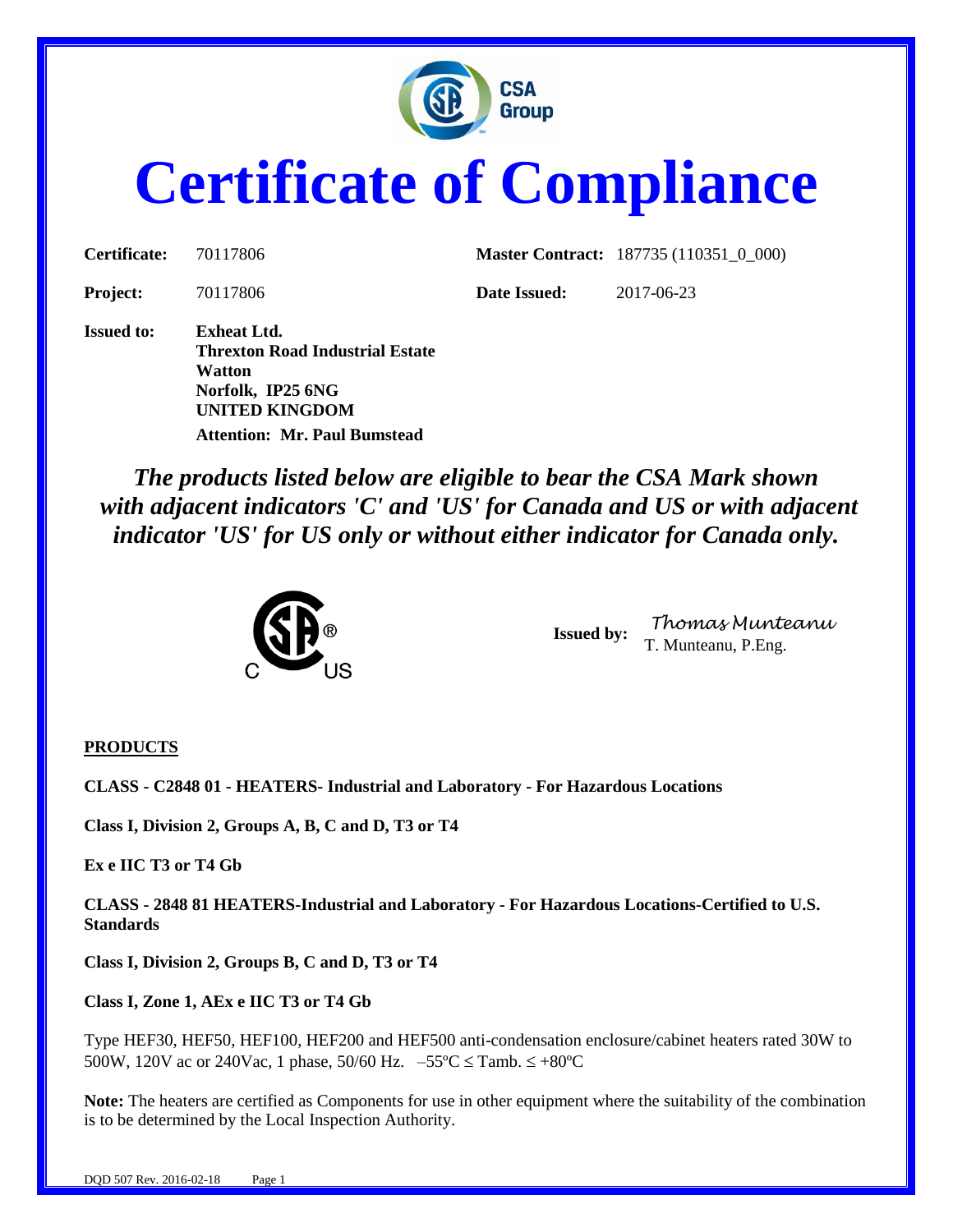

**Certificate:** 70117806 **Project:** 70117806

**Master Contract:** 187735  **Date Issued: 2017-06-23**

#### **APPLICABLE REQUIREMENTS**

| CAN/CSA-C22.2 No. 0-M91                  |                          | General Requirements – Canadian Electrical Code, Part II                                                                                      |
|------------------------------------------|--------------------------|-----------------------------------------------------------------------------------------------------------------------------------------------|
| CAN/CSA-C22.2 No. 60079-0:07             | $\overline{\phantom{a}}$ | Electrical apparatus for explosive gas atmospheres - Part 0: General<br>requirements                                                          |
| CAN/CSA-C22.2 No. 60079-7:03             | $\overline{\phantom{a}}$ | Electrical apparatus for explosive gas atmospheres - Part 7: Increased<br>safety "e"                                                          |
| ANSI/UL 60079-0:09                       | $\overline{\phantom{a}}$ | Electrical Apparatus for Explosive Gas Atmospheres - Part 0: General<br>Requirements                                                          |
| ANSI/UL 60079-7:08                       | $\overline{\phantom{0}}$ | Electrical Apparatus for Explosive Gas Atmospheres - Part 7:<br>Increased safety "e"                                                          |
| CSA C22.2 No. 213-16                     |                          | Nonincendive electrical equipment for use in Class I and II, Division 2<br>and Class III, Divisions 1 and 2 hazardous (classified) locations. |
| CSA C22.2 No. 130-16                     |                          | Requirements for electrical resistance trace heating and heating device                                                                       |
| (used as a guide)                        |                          | sets                                                                                                                                          |
| UL 823 $(9th$ edition)                   |                          | Electric heaters for use in hazardous (classified) Locations                                                                                  |
| UL 499 $(14th$ edition)                  |                          | <b>Electric Heating Appliances</b>                                                                                                            |
| (used as a guide)                        |                          |                                                                                                                                               |
| CSA C22.2 No. 72-10<br>(used as a guide) |                          | Heater elements                                                                                                                               |

#### **MARKINGS**

The following marking details appear:

- CSA Monogram, with C/US Indicator;
- Company name;
- Model number;
- Serial number or Date Code
- Certificate number CSA17. 70117806U for Zone label and 70117806 for Division label.
- Hazardous Location designation: For Canada: Class I, Div. 2, Groups A, B, C, D, T3 or T4; Ex e IIC T3 or T4 Gb; For USA : Class I, Div. 2, Groups B, C, D, T3 or T4; Class I, Zone 1 AEx e IIC T3 or T4 Gb;
- Ambient Temperature  $-55^{\circ}$ C  $\leq$  Tamb.  $\leq +80^{\circ}$ C
- The statement: "WARNING Explosion hazard. Do not disconnect while circuit is live unless area is known to be non-hazardous." appears on the product.
- The statement: "WARNING Check nameplate for correct voltage and classification" appears in the Installation Drawing.

*Note - Jurisdictions in Canada may require these markings to also be provided in French language. It is the responsibility of the manufacturer to provide bilingual marking, where applicable, in accordance with the requirements of the Provincial Regulatory Authorities. It is the responsibility of the manufacturer to determine this requirement and have bilingual wording added to the "Markings".*